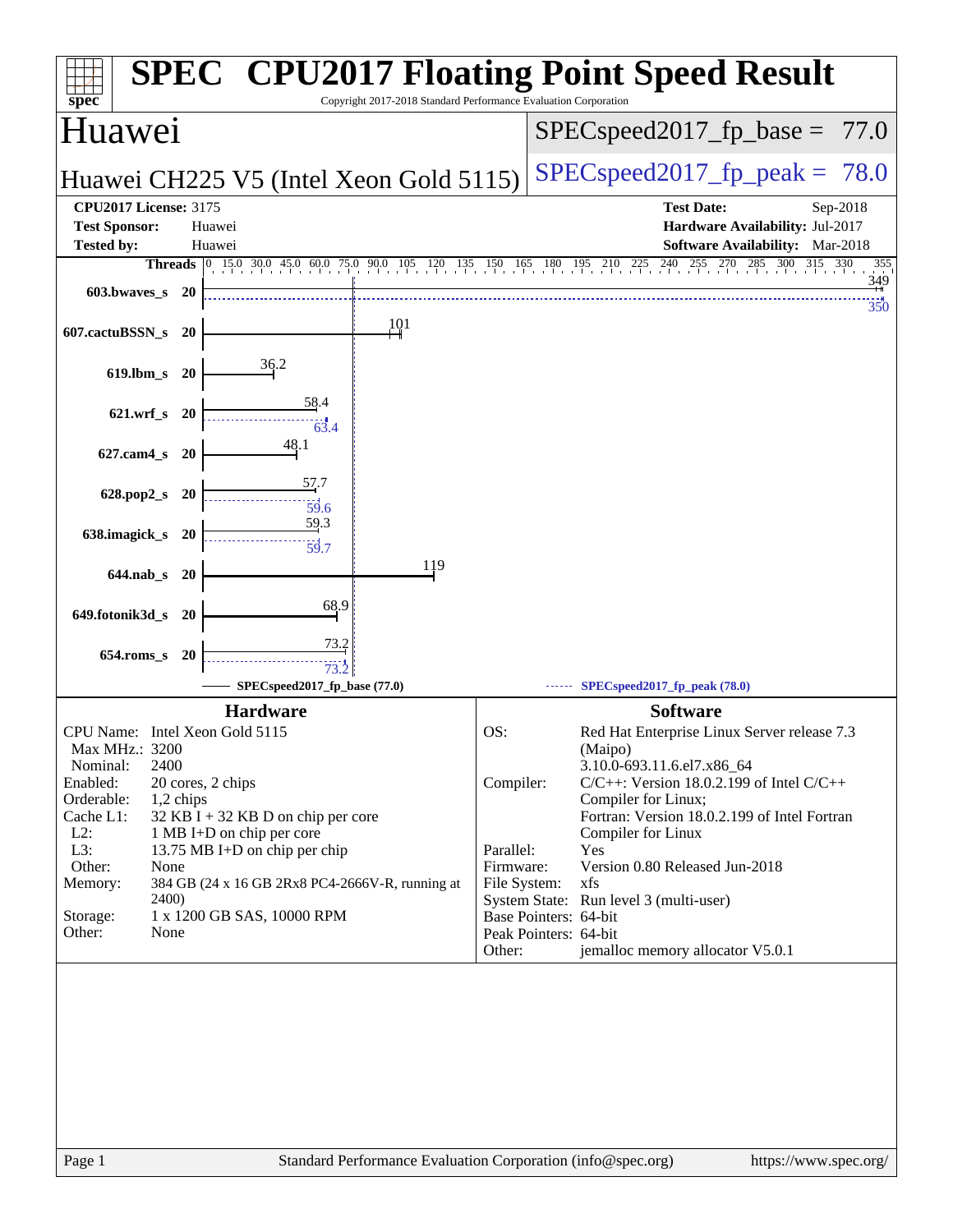#### **[spec](http://www.spec.org/) [SPEC CPU2017 Floating Point Speed Result](http://www.spec.org/auto/cpu2017/Docs/result-fields.html#SPECCPU2017FloatingPointSpeedResult)** Copyright 2017-2018 Standard Performance Evaluation Corporation Huawei Huawei CH225 V5 (Intel Xeon Gold 5115) SPECspeed 2017 fp peak =  $78.0$  $SPECspeed2017_fp\_base = 77.0$ **[CPU2017 License:](http://www.spec.org/auto/cpu2017/Docs/result-fields.html#CPU2017License)** 3175 **[Test Date:](http://www.spec.org/auto/cpu2017/Docs/result-fields.html#TestDate)** Sep-2018 **[Test Sponsor:](http://www.spec.org/auto/cpu2017/Docs/result-fields.html#TestSponsor)** Huawei **[Hardware Availability:](http://www.spec.org/auto/cpu2017/Docs/result-fields.html#HardwareAvailability)** Jul-2017 **[Tested by:](http://www.spec.org/auto/cpu2017/Docs/result-fields.html#Testedby)** Huawei **[Software Availability:](http://www.spec.org/auto/cpu2017/Docs/result-fields.html#SoftwareAvailability)** Mar-2018 **[Results Table](http://www.spec.org/auto/cpu2017/Docs/result-fields.html#ResultsTable) [Benchmark](http://www.spec.org/auto/cpu2017/Docs/result-fields.html#Benchmark) [Threads](http://www.spec.org/auto/cpu2017/Docs/result-fields.html#Threads) [Seconds](http://www.spec.org/auto/cpu2017/Docs/result-fields.html#Seconds) [Ratio](http://www.spec.org/auto/cpu2017/Docs/result-fields.html#Ratio) [Seconds](http://www.spec.org/auto/cpu2017/Docs/result-fields.html#Seconds) [Ratio](http://www.spec.org/auto/cpu2017/Docs/result-fields.html#Ratio) [Seconds](http://www.spec.org/auto/cpu2017/Docs/result-fields.html#Seconds) [Ratio](http://www.spec.org/auto/cpu2017/Docs/result-fields.html#Ratio) Base [Threads](http://www.spec.org/auto/cpu2017/Docs/result-fields.html#Threads) [Seconds](http://www.spec.org/auto/cpu2017/Docs/result-fields.html#Seconds) [Ratio](http://www.spec.org/auto/cpu2017/Docs/result-fields.html#Ratio) [Seconds](http://www.spec.org/auto/cpu2017/Docs/result-fields.html#Seconds) [Ratio](http://www.spec.org/auto/cpu2017/Docs/result-fields.html#Ratio) [Seconds](http://www.spec.org/auto/cpu2017/Docs/result-fields.html#Seconds) [Ratio](http://www.spec.org/auto/cpu2017/Docs/result-fields.html#Ratio) Peak** [603.bwaves\\_s](http://www.spec.org/auto/cpu2017/Docs/benchmarks/603.bwaves_s.html) 20 **[169](http://www.spec.org/auto/cpu2017/Docs/result-fields.html#Median) [349](http://www.spec.org/auto/cpu2017/Docs/result-fields.html#Median)** 170 346 169 350 20 168 350 **[169](http://www.spec.org/auto/cpu2017/Docs/result-fields.html#Median) [350](http://www.spec.org/auto/cpu2017/Docs/result-fields.html#Median)** 169 350 [607.cactuBSSN\\_s](http://www.spec.org/auto/cpu2017/Docs/benchmarks/607.cactuBSSN_s.html) 20 164 102 **[165](http://www.spec.org/auto/cpu2017/Docs/result-fields.html#Median) [101](http://www.spec.org/auto/cpu2017/Docs/result-fields.html#Median)** 174 96.0 20 164 102 **[165](http://www.spec.org/auto/cpu2017/Docs/result-fields.html#Median) [101](http://www.spec.org/auto/cpu2017/Docs/result-fields.html#Median)** 174 96.0 [619.lbm\\_s](http://www.spec.org/auto/cpu2017/Docs/benchmarks/619.lbm_s.html) 20 145 36.2 145 36.2 **[145](http://www.spec.org/auto/cpu2017/Docs/result-fields.html#Median) [36.2](http://www.spec.org/auto/cpu2017/Docs/result-fields.html#Median)** 20 145 36.2 145 36.2 **[145](http://www.spec.org/auto/cpu2017/Docs/result-fields.html#Median) [36.2](http://www.spec.org/auto/cpu2017/Docs/result-fields.html#Median)** [621.wrf\\_s](http://www.spec.org/auto/cpu2017/Docs/benchmarks/621.wrf_s.html) 20 227 58.3 **[226](http://www.spec.org/auto/cpu2017/Docs/result-fields.html#Median) [58.4](http://www.spec.org/auto/cpu2017/Docs/result-fields.html#Median)** 226 58.6 20 207 63.8 210 63.1 **[209](http://www.spec.org/auto/cpu2017/Docs/result-fields.html#Median) [63.4](http://www.spec.org/auto/cpu2017/Docs/result-fields.html#Median)** [627.cam4\\_s](http://www.spec.org/auto/cpu2017/Docs/benchmarks/627.cam4_s.html) 20 185 48.0 184 48.1 **[184](http://www.spec.org/auto/cpu2017/Docs/result-fields.html#Median) [48.1](http://www.spec.org/auto/cpu2017/Docs/result-fields.html#Median)** 20 185 48.0 184 48.1 **[184](http://www.spec.org/auto/cpu2017/Docs/result-fields.html#Median) [48.1](http://www.spec.org/auto/cpu2017/Docs/result-fields.html#Median)** [628.pop2\\_s](http://www.spec.org/auto/cpu2017/Docs/benchmarks/628.pop2_s.html) 20 205 57.9 **[206](http://www.spec.org/auto/cpu2017/Docs/result-fields.html#Median) [57.7](http://www.spec.org/auto/cpu2017/Docs/result-fields.html#Median)** 207 57.4 20 199 59.6 199 59.8 **[199](http://www.spec.org/auto/cpu2017/Docs/result-fields.html#Median) [59.6](http://www.spec.org/auto/cpu2017/Docs/result-fields.html#Median)** [638.imagick\\_s](http://www.spec.org/auto/cpu2017/Docs/benchmarks/638.imagick_s.html) 20 **[243](http://www.spec.org/auto/cpu2017/Docs/result-fields.html#Median) [59.3](http://www.spec.org/auto/cpu2017/Docs/result-fields.html#Median)** 244 59.2 243 59.4 20 242 59.6 **[242](http://www.spec.org/auto/cpu2017/Docs/result-fields.html#Median) [59.7](http://www.spec.org/auto/cpu2017/Docs/result-fields.html#Median)** 241 59.8 [644.nab\\_s](http://www.spec.org/auto/cpu2017/Docs/benchmarks/644.nab_s.html) 20 147 119 147 119 **[147](http://www.spec.org/auto/cpu2017/Docs/result-fields.html#Median) [119](http://www.spec.org/auto/cpu2017/Docs/result-fields.html#Median)** 20 147 119 147 119 **[147](http://www.spec.org/auto/cpu2017/Docs/result-fields.html#Median) [119](http://www.spec.org/auto/cpu2017/Docs/result-fields.html#Median)** [649.fotonik3d\\_s](http://www.spec.org/auto/cpu2017/Docs/benchmarks/649.fotonik3d_s.html) 20 **[132](http://www.spec.org/auto/cpu2017/Docs/result-fields.html#Median) [68.9](http://www.spec.org/auto/cpu2017/Docs/result-fields.html#Median)** 133 68.8 132 69.0 20 **[132](http://www.spec.org/auto/cpu2017/Docs/result-fields.html#Median) [68.9](http://www.spec.org/auto/cpu2017/Docs/result-fields.html#Median)** 133 68.8 132 69.0

|                                    | <b>Base</b>    |                |       |                |              |                | <b>Peak</b> |                |                |              |                |              |                |              |
|------------------------------------|----------------|----------------|-------|----------------|--------------|----------------|-------------|----------------|----------------|--------------|----------------|--------------|----------------|--------------|
| <b>Benchmark</b>                   | <b>Threads</b> | <b>Seconds</b> | Ratio | <b>Seconds</b> | <b>Ratio</b> | <b>Seconds</b> | Ratio       | <b>Threads</b> | <b>Seconds</b> | <b>Ratio</b> | <b>Seconds</b> | <b>Ratio</b> | <b>Seconds</b> | <b>Ratio</b> |
| 603.bwayes s                       | 20             | 169            | 349   | 170            | 346          | 169            | 350         | 20             | 168            | 350          | <u>169</u>     | <b>350</b>   | 169            | 350          |
| 607.cactuBSSN s                    | 20             | 164            | 102   | <u> 165</u>    | 101          | 174            | 96.0        | 20             | 164            | 102          | <u>165</u>     | <b>101</b>   | 174            | 96.0         |
| $619.1$ bm s                       | 20             | 145            | 36.2  | 145            | 36.2         | 145            | 36.2        | 20             | 145            | 36.2         | 145            | 36.2         | 145            | 36.2         |
| $621.wrf$ s                        | 20             | 227            | 58.3  | 226            | 58.4         | 226            | 58.6        | 20             | 207            | 63.8         | 210            | 63.1         | 209            | 63.4         |
| $627.cam4_s$                       | 20             | 185            | 48.0  | 184            | 48.1         | 184            | 48.1        | 20             | 185            | 48.0         | 184            | 48.1         | 184            | 48.1         |
| $628.pop2_s$                       | 20             | 205            | 57.9  | 206            | 57.7         | 207            | 57.4        | 20             | 199            | 59.6         | 199            | 59.8         | 199            | 59.6         |
| 638.imagick_s                      | 20             | 243            | 59.3  | 244            | 59.2         | 243            | 59.4        | 20             | 242            | 59.6         | 242            | 59.7         | 241            | 59.8         |
| $644$ .nab s                       | 20             | 147            | 119   | 147            | 119          | 147            | 119         | 20             | 147            | 119          | 147            | 119          | 147            | <u>119</u>   |
| 649.fotonik3d s                    | 20             | 132            | 68.9  | 133            | 68.8         | 132            | 69.0        | 20             | 132            | 68.9         | 133            | 68.8         | 132            | 69.0         |
| $654$ .roms s                      | 20             | 215            | 73.1  | 215            | 73.3         | 215            | 73.2        | 20             | 216            | 73.0         | 215            | 73.3         | 215            | 73.2         |
| $SPEC speed2017$ fp base =<br>77.0 |                |                |       |                |              |                |             |                |                |              |                |              |                |              |

**[SPECspeed2017\\_fp\\_peak =](http://www.spec.org/auto/cpu2017/Docs/result-fields.html#SPECspeed2017fppeak) 78.0**

Results appear in the [order in which they were run.](http://www.spec.org/auto/cpu2017/Docs/result-fields.html#RunOrder) Bold underlined text [indicates a median measurement](http://www.spec.org/auto/cpu2017/Docs/result-fields.html#Median).

### **[Operating System Notes](http://www.spec.org/auto/cpu2017/Docs/result-fields.html#OperatingSystemNotes)**

Stack size set to unlimited using "ulimit -s unlimited"

#### **[General Notes](http://www.spec.org/auto/cpu2017/Docs/result-fields.html#GeneralNotes)**

Environment variables set by runcpu before the start of the run: KMP\_AFFINITY = "granularity=fine,compact" LD\_LIBRARY\_PATH = "/spec2017/lib/ia32:/spec2017/lib/intel64:/spec2017/je5.0.1-32:/spec2017/je5.0.1-64" OMP\_STACKSIZE = "192M"

 Binaries compiled on a system with 1x Intel Core i7-6700K CPU + 32GB RAM memory using Redhat Enterprise Linux 7.5 Transparent Huge Pages enabled by default Prior to runcpu invocation Filesystem page cache synced and cleared with: sync; echo 3> /proc/sys/vm/drop\_caches Yes: The test sponsor attests, as of date of publication, that CVE-2017-5754 (Meltdown) is mitigated in the system as tested and documented. Yes: The test sponsor attests, as of date of publication, that CVE-2017-5753 (Spectre variant 1) is mitigated in the system as tested and documented. Yes: The test sponsor attests, as of date of publication, that CVE-2017-5715 (Spectre variant 2) is mitigated in the system as tested and documented. jemalloc, a general purpose malloc implementation built with the RedHat Enterprise 7.5, and the system compiler gcc 4.8.5 sources available from jemalloc.net or <https://github.com/jemalloc/jemalloc/releases>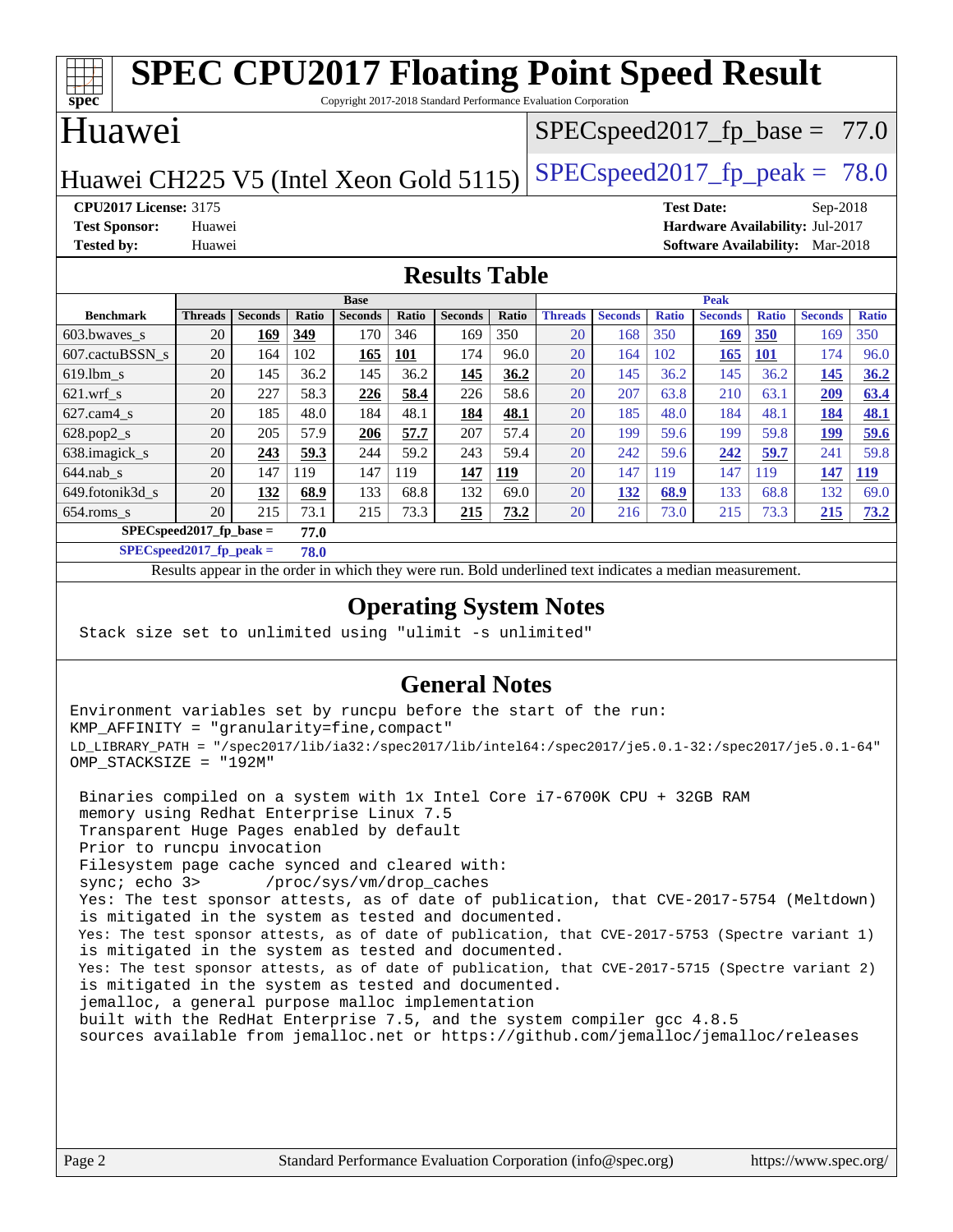#### Page 3 Standard Performance Evaluation Corporation [\(info@spec.org\)](mailto:info@spec.org) <https://www.spec.org/> **[spec](http://www.spec.org/) [SPEC CPU2017 Floating Point Speed Result](http://www.spec.org/auto/cpu2017/Docs/result-fields.html#SPECCPU2017FloatingPointSpeedResult)** Copyright 2017-2018 Standard Performance Evaluation Corporation Huawei Huawei CH225 V5 (Intel Xeon Gold 5115) SPECspeed 2017 fp peak =  $78.0$  $SPECspeed2017_fp\_base = 77.0$ **[CPU2017 License:](http://www.spec.org/auto/cpu2017/Docs/result-fields.html#CPU2017License)** 3175 **[Test Date:](http://www.spec.org/auto/cpu2017/Docs/result-fields.html#TestDate)** Sep-2018 **[Test Sponsor:](http://www.spec.org/auto/cpu2017/Docs/result-fields.html#TestSponsor)** Huawei **[Hardware Availability:](http://www.spec.org/auto/cpu2017/Docs/result-fields.html#HardwareAvailability)** Jul-2017 **[Tested by:](http://www.spec.org/auto/cpu2017/Docs/result-fields.html#Testedby)** Huawei **[Software Availability:](http://www.spec.org/auto/cpu2017/Docs/result-fields.html#SoftwareAvailability)** Mar-2018 **[Platform Notes](http://www.spec.org/auto/cpu2017/Docs/result-fields.html#PlatformNotes)** BIOS configuration: Power Policy Set to Load Balance Hyper-Threading Set to Disable XPT Prefetch Set to Enabled Sysinfo program /spec2017/bin/sysinfo Rev: r5797 of 2017-06-14 96c45e4568ad54c135fd618bcc091c0f running on localhost.localdomain Thu Sep 13 11:54:09 2018 SUT (System Under Test) info as seen by some common utilities. For more information on this section, see <https://www.spec.org/cpu2017/Docs/config.html#sysinfo> From /proc/cpuinfo model name : Intel(R) Xeon(R) Gold 5115 CPU @ 2.40GHz 2 "physical id"s (chips) 20 "processors" cores, siblings (Caution: counting these is hw and system dependent. The following excerpts from /proc/cpuinfo might not be reliable. Use with caution.) cpu cores : 10 siblings : 10 physical 0: cores 0 1 2 3 4 8 9 10 11 12 physical 1: cores 0 1 2 3 4 8 9 10 11 12 From lscpu: Architecture: x86\_64 CPU op-mode(s): 32-bit, 64-bit Byte Order: Little Endian  $CPU(s):$  20 On-line CPU(s) list: 0-19 Thread(s) per core: 1 Core(s) per socket: 10 Socket(s): 2 NUMA node(s): 2 Vendor ID: GenuineIntel CPU family: 6 Model: 85 Model name:  $Intel(R)$  Xeon(R) Gold 5115 CPU @ 2.40GHz Stepping: 4 CPU MHz: 2401.000 BogoMIPS: 4805.44 Virtualization: VT-x L1d cache: 32K L1i cache: 32K L2 cache: 1024K L3 cache: 14080K NUMA node0 CPU(s): 0-9 NUMA node1 CPU(s): 10-19 **(Continued on next page)**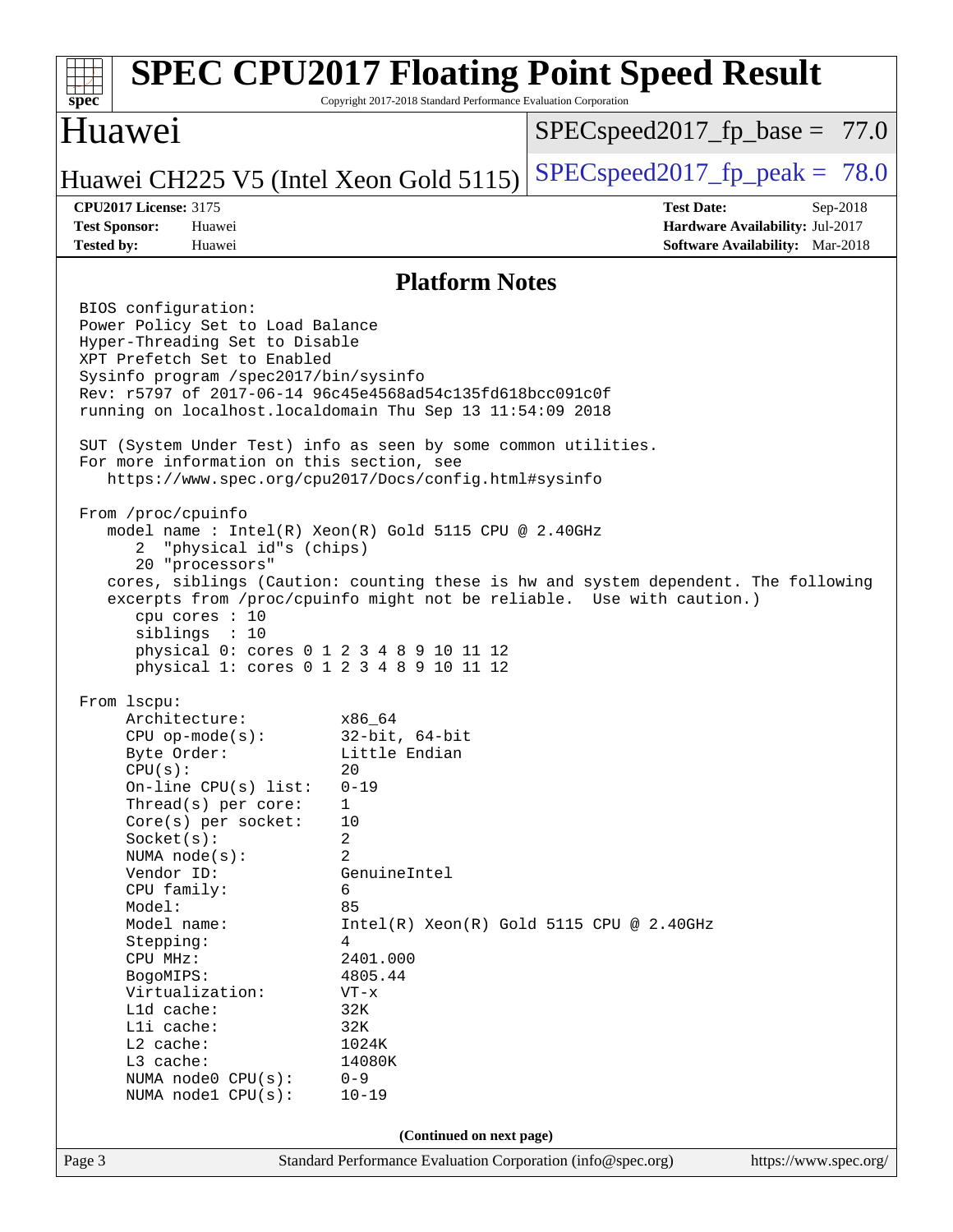#### Page 4 Standard Performance Evaluation Corporation [\(info@spec.org\)](mailto:info@spec.org) <https://www.spec.org/> **[spec](http://www.spec.org/) [SPEC CPU2017 Floating Point Speed Result](http://www.spec.org/auto/cpu2017/Docs/result-fields.html#SPECCPU2017FloatingPointSpeedResult)** Copyright 2017-2018 Standard Performance Evaluation Corporation Huawei Huawei CH225 V5 (Intel Xeon Gold 5115) SPECspeed 2017 fp peak =  $78.0$  $SPECspeed2017_fp\_base = 77.0$ **[CPU2017 License:](http://www.spec.org/auto/cpu2017/Docs/result-fields.html#CPU2017License)** 3175 **[Test Date:](http://www.spec.org/auto/cpu2017/Docs/result-fields.html#TestDate)** Sep-2018 **[Test Sponsor:](http://www.spec.org/auto/cpu2017/Docs/result-fields.html#TestSponsor)** Huawei **[Hardware Availability:](http://www.spec.org/auto/cpu2017/Docs/result-fields.html#HardwareAvailability)** Jul-2017 **[Tested by:](http://www.spec.org/auto/cpu2017/Docs/result-fields.html#Testedby)** Huawei **[Software Availability:](http://www.spec.org/auto/cpu2017/Docs/result-fields.html#SoftwareAvailability)** Mar-2018 **[Platform Notes \(Continued\)](http://www.spec.org/auto/cpu2017/Docs/result-fields.html#PlatformNotes)** /proc/cpuinfo cache data cache size : 14080 KB From numactl --hardware WARNING: a numactl 'node' might or might not correspond to a physical chip. available: 2 nodes (0-1) node 0 cpus: 0 1 2 3 4 5 6 7 8 9 node 0 size: 194737 MB node 0 free: 189199 MB node 1 cpus: 10 11 12 13 14 15 16 17 18 19 node 1 size: 196608 MB node 1 free: 191785 MB node distances: node 0 1 0: 10 21 1: 21 10 From /proc/meminfo MemTotal: 394169164 kB HugePages\_Total: 0 Hugepagesize: 2048 kB From /etc/\*release\* /etc/\*version\* os-release: NAME="Red Hat Enterprise Linux Server" VERSION="7.3 (Maipo)" ID="rhel" ID\_LIKE="fedora" VERSION\_ID="7.3" PRETTY\_NAME="Red Hat Enterprise Linux Server 7.3 (Maipo)" ANSI\_COLOR="0;31" CPE\_NAME="cpe:/o:redhat:enterprise\_linux:7.3:GA:server" redhat-release: Red Hat Enterprise Linux Server release 7.3 (Maipo) system-release: Red Hat Enterprise Linux Server release 7.3 (Maipo) system-release-cpe: cpe:/o:redhat:enterprise\_linux:7.3:ga:server uname -a: Linux localhost.localdomain 3.10.0-693.11.6.el7.x86\_64 #1 SMP Thu Dec 28 14:23:39 EST 2017 x86\_64 x86\_64 x86\_64 GNU/Linux run-level 3 Sep 13 06:02 SPEC is set to: /spec2017 Filesystem Type Size Used Avail Use% Mounted on /dev/sda4 xfs 400G 8.2G 392G 3% / **(Continued on next page)**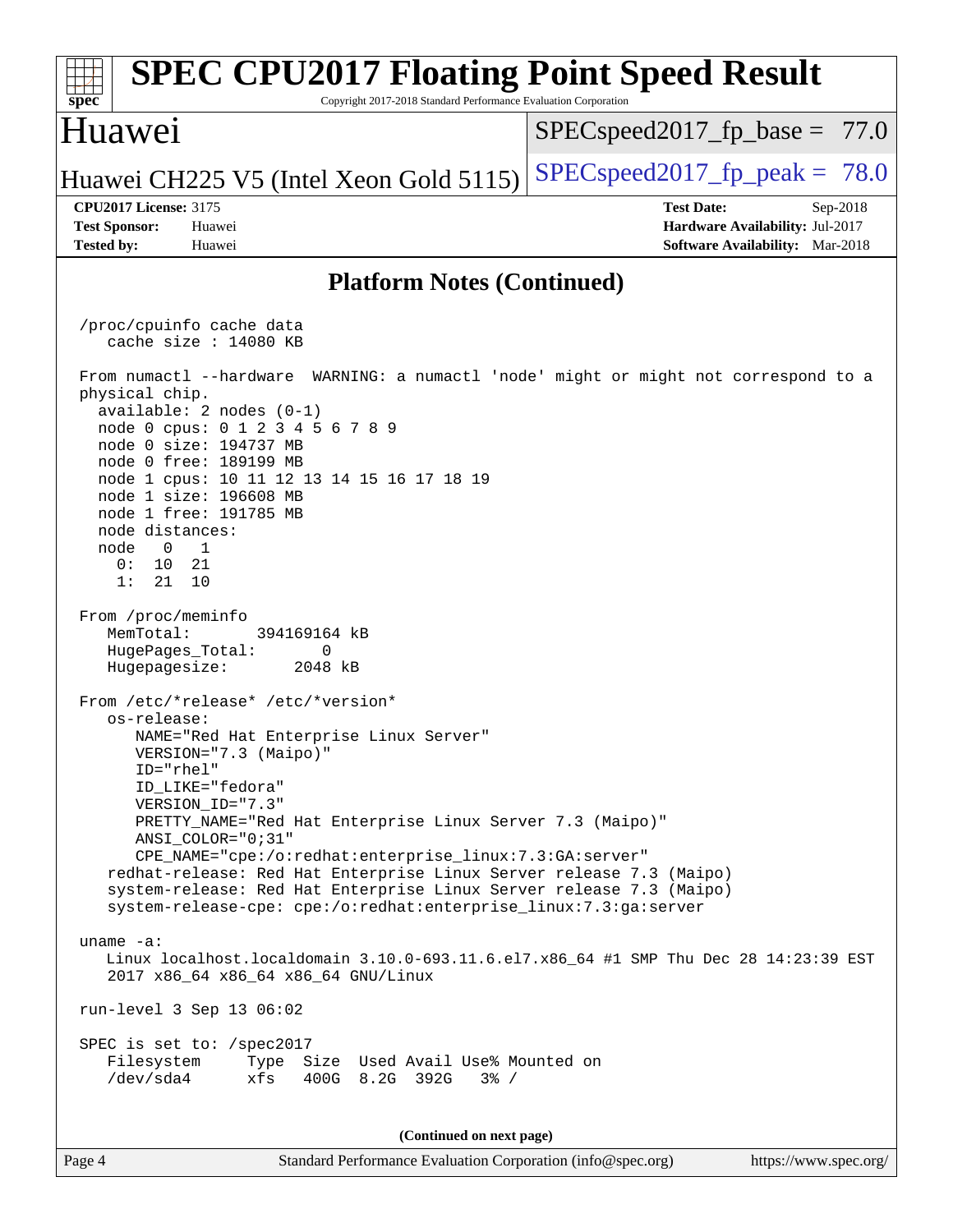# **[spec](http://www.spec.org/)**

# **[SPEC CPU2017 Floating Point Speed Result](http://www.spec.org/auto/cpu2017/Docs/result-fields.html#SPECCPU2017FloatingPointSpeedResult)**

Copyright 2017-2018 Standard Performance Evaluation Corporation

### Huawei

 $SPEC speed2017_fp\_base = 77.0$ 

### Huawei CH225 V5 (Intel Xeon Gold 5115) SPECspeed 2017 fp peak =  $78.0$

**[Tested by:](http://www.spec.org/auto/cpu2017/Docs/result-fields.html#Testedby)** Huawei **[Software Availability:](http://www.spec.org/auto/cpu2017/Docs/result-fields.html#SoftwareAvailability)** Mar-2018

**[CPU2017 License:](http://www.spec.org/auto/cpu2017/Docs/result-fields.html#CPU2017License)** 3175 **[Test Date:](http://www.spec.org/auto/cpu2017/Docs/result-fields.html#TestDate)** Sep-2018 **[Test Sponsor:](http://www.spec.org/auto/cpu2017/Docs/result-fields.html#TestSponsor)** Huawei **[Hardware Availability:](http://www.spec.org/auto/cpu2017/Docs/result-fields.html#HardwareAvailability)** Jul-2017

#### **[Platform Notes \(Continued\)](http://www.spec.org/auto/cpu2017/Docs/result-fields.html#PlatformNotes)**

 Additional information from dmidecode follows. WARNING: Use caution when you interpret this section. The 'dmidecode' program reads system data which is "intended to allow hardware to be accurately determined", but the intent may not be met, as there are frequent changes to hardware, firmware, and the "DMTF SMBIOS" standard. BIOS INSYDE Corp. 0.80 06/27/2018 Memory:

24x Samsung M393A2K43BB1-CTD 16 GB 2 rank 2666, configured at 2400

(End of data from sysinfo program)

#### **[Compiler Version Notes](http://www.spec.org/auto/cpu2017/Docs/result-fields.html#CompilerVersionNotes)**

| Page 5 |                                                                                                                            | Standard Performance Evaluation Corporation (info@spec.org) | https://www.spec.org/ |
|--------|----------------------------------------------------------------------------------------------------------------------------|-------------------------------------------------------------|-----------------------|
|        |                                                                                                                            | (Continued on next page)                                    |                       |
| FC     | 603.bwaves_s(peak) 649.fotonik3d_s(peak)                                                                                   |                                                             |                       |
|        | ifort (IFORT) 18.0.2 20180210<br>Copyright (C) 1985-2018 Intel Corporation. All rights reserved.                           |                                                             |                       |
|        | FC 603.bwaves_s(base) 649.fotonik3d_s(base) 654.roms_s(base, peak)                                                         |                                                             |                       |
|        | Copyright (C) 1985-2018 Intel Corporation. All rights reserved.                                                            |                                                             |                       |
|        | Copyright (C) 1985-2018 Intel Corporation. All rights reserved.<br>ifort (IFORT) 18.0.2 20180210                           |                                                             |                       |
|        | icpc (ICC) 18.0.2 20180210<br>Copyright (C) 1985-2018 Intel Corporation. All rights reserved.<br>icc (ICC) 18.0.2 20180210 |                                                             |                       |
|        | FC 607. cactuBSSN s(base, peak)<br>______________________________                                                          |                                                             |                       |
|        | icc (ICC) 18.0.2 20180210<br>Copyright (C) 1985-2018 Intel Corporation. All rights reserved.                               |                                                             |                       |
|        | $CC$ 619.1bm $s$ (peak)                                                                                                    |                                                             |                       |
|        |                                                                                                                            |                                                             |                       |
|        | icc (ICC) 18.0.2 20180210<br>Copyright (C) 1985-2018 Intel Corporation. All rights reserved.                               |                                                             |                       |
|        | CC 619.1bm_s(base) 638.imagick_s(base, peak) 644.nab_s(base, peak)                                                         |                                                             |                       |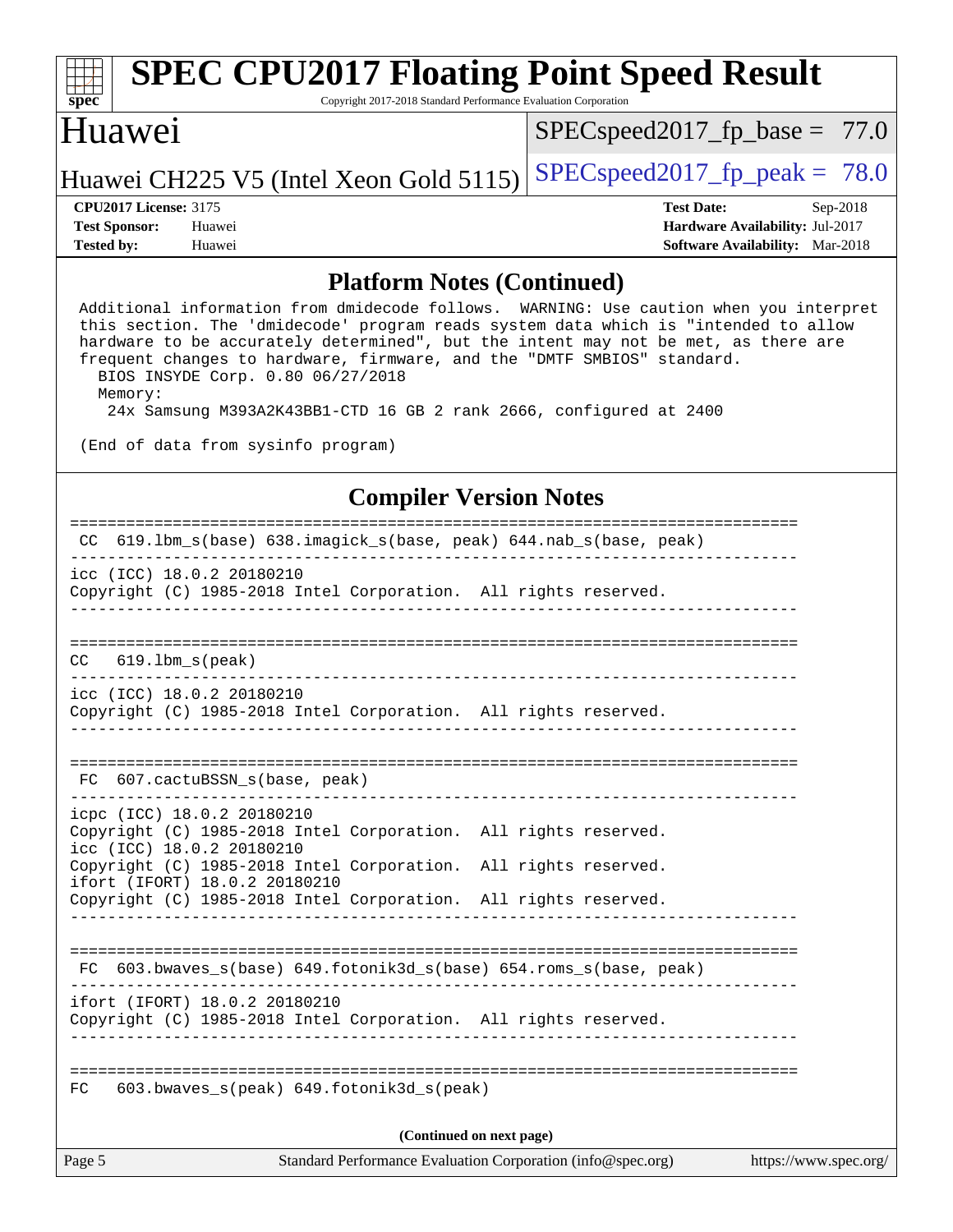| <b>SPEC CPU2017 Floating Point Speed Result</b><br>spec<br>Copyright 2017-2018 Standard Performance Evaluation Corporation |                                        |  |  |  |  |  |  |
|----------------------------------------------------------------------------------------------------------------------------|----------------------------------------|--|--|--|--|--|--|
| Huawei                                                                                                                     | $SPEC speed2017_f p\_base = 77.0$      |  |  |  |  |  |  |
| Huawei CH225 V5 (Intel Xeon Gold 5115)                                                                                     | $SPEC speed2017$ _fp_peak = 78.0       |  |  |  |  |  |  |
| <b>CPU2017 License: 3175</b>                                                                                               | <b>Test Date:</b><br>Sep-2018          |  |  |  |  |  |  |
| <b>Test Sponsor:</b><br>Huawei                                                                                             | Hardware Availability: Jul-2017        |  |  |  |  |  |  |
| <b>Tested by:</b><br>Huawei                                                                                                | <b>Software Availability:</b> Mar-2018 |  |  |  |  |  |  |
| <b>Compiler Version Notes (Continued)</b>                                                                                  |                                        |  |  |  |  |  |  |
| ifort (IFORT) 18.0.2 20180210                                                                                              |                                        |  |  |  |  |  |  |
| Copyright (C) 1985-2018 Intel Corporation. All rights reserved.                                                            |                                        |  |  |  |  |  |  |
| CC 621.wrf_s(base) 627.cam4_s(base, peak) 628.pop2_s(base)                                                                 |                                        |  |  |  |  |  |  |
| ifort (IFORT) 18.0.2 20180210                                                                                              |                                        |  |  |  |  |  |  |
| Copyright (C) 1985-2018 Intel Corporation. All rights reserved.                                                            |                                        |  |  |  |  |  |  |
| icc (ICC) 18.0.2 20180210                                                                                                  |                                        |  |  |  |  |  |  |
| Copyright (C) 1985-2018 Intel Corporation. All rights reserved.                                                            |                                        |  |  |  |  |  |  |
| $621.wrf_s(peak)$ $628.pop2_s(peak)$<br><b>CC</b>                                                                          |                                        |  |  |  |  |  |  |
| $ifort$ (IFORT) 18 0 2 20180210                                                                                            |                                        |  |  |  |  |  |  |

ifort (IFORT) 18.0.2 20180210 Copyright (C) 1985-2018 Intel Corporation. All rights reserved. icc (ICC) 18.0.2 20180210 Copyright (C) 1985-2018 Intel Corporation. All rights reserved. ------------------------------------------------------------------------------

### **[Base Compiler Invocation](http://www.spec.org/auto/cpu2017/Docs/result-fields.html#BaseCompilerInvocation)**

[C benchmarks](http://www.spec.org/auto/cpu2017/Docs/result-fields.html#Cbenchmarks): [icc -m64 -std=c11](http://www.spec.org/cpu2017/results/res2018q4/cpu2017-20180913-08855.flags.html#user_CCbase_intel_icc_64bit_c11_33ee0cdaae7deeeab2a9725423ba97205ce30f63b9926c2519791662299b76a0318f32ddfffdc46587804de3178b4f9328c46fa7c2b0cd779d7a61945c91cd35)

[Fortran benchmarks](http://www.spec.org/auto/cpu2017/Docs/result-fields.html#Fortranbenchmarks): [ifort -m64](http://www.spec.org/cpu2017/results/res2018q4/cpu2017-20180913-08855.flags.html#user_FCbase_intel_ifort_64bit_24f2bb282fbaeffd6157abe4f878425411749daecae9a33200eee2bee2fe76f3b89351d69a8130dd5949958ce389cf37ff59a95e7a40d588e8d3a57e0c3fd751)

[Benchmarks using both Fortran and C](http://www.spec.org/auto/cpu2017/Docs/result-fields.html#BenchmarksusingbothFortranandC): [ifort -m64](http://www.spec.org/cpu2017/results/res2018q4/cpu2017-20180913-08855.flags.html#user_CC_FCbase_intel_ifort_64bit_24f2bb282fbaeffd6157abe4f878425411749daecae9a33200eee2bee2fe76f3b89351d69a8130dd5949958ce389cf37ff59a95e7a40d588e8d3a57e0c3fd751) [icc -m64 -std=c11](http://www.spec.org/cpu2017/results/res2018q4/cpu2017-20180913-08855.flags.html#user_CC_FCbase_intel_icc_64bit_c11_33ee0cdaae7deeeab2a9725423ba97205ce30f63b9926c2519791662299b76a0318f32ddfffdc46587804de3178b4f9328c46fa7c2b0cd779d7a61945c91cd35)

[Benchmarks using Fortran, C, and C++:](http://www.spec.org/auto/cpu2017/Docs/result-fields.html#BenchmarksusingFortranCandCXX) [icpc -m64](http://www.spec.org/cpu2017/results/res2018q4/cpu2017-20180913-08855.flags.html#user_CC_CXX_FCbase_intel_icpc_64bit_4ecb2543ae3f1412ef961e0650ca070fec7b7afdcd6ed48761b84423119d1bf6bdf5cad15b44d48e7256388bc77273b966e5eb805aefd121eb22e9299b2ec9d9) [icc -m64 -std=c11](http://www.spec.org/cpu2017/results/res2018q4/cpu2017-20180913-08855.flags.html#user_CC_CXX_FCbase_intel_icc_64bit_c11_33ee0cdaae7deeeab2a9725423ba97205ce30f63b9926c2519791662299b76a0318f32ddfffdc46587804de3178b4f9328c46fa7c2b0cd779d7a61945c91cd35) [ifort -m64](http://www.spec.org/cpu2017/results/res2018q4/cpu2017-20180913-08855.flags.html#user_CC_CXX_FCbase_intel_ifort_64bit_24f2bb282fbaeffd6157abe4f878425411749daecae9a33200eee2bee2fe76f3b89351d69a8130dd5949958ce389cf37ff59a95e7a40d588e8d3a57e0c3fd751)

## **[Base Portability Flags](http://www.spec.org/auto/cpu2017/Docs/result-fields.html#BasePortabilityFlags)**

 603.bwaves\_s: [-DSPEC\\_LP64](http://www.spec.org/cpu2017/results/res2018q4/cpu2017-20180913-08855.flags.html#suite_basePORTABILITY603_bwaves_s_DSPEC_LP64) 607.cactuBSSN\_s: [-DSPEC\\_LP64](http://www.spec.org/cpu2017/results/res2018q4/cpu2017-20180913-08855.flags.html#suite_basePORTABILITY607_cactuBSSN_s_DSPEC_LP64) 619.lbm\_s: [-DSPEC\\_LP64](http://www.spec.org/cpu2017/results/res2018q4/cpu2017-20180913-08855.flags.html#suite_basePORTABILITY619_lbm_s_DSPEC_LP64) 621.wrf\_s: [-DSPEC\\_LP64](http://www.spec.org/cpu2017/results/res2018q4/cpu2017-20180913-08855.flags.html#suite_basePORTABILITY621_wrf_s_DSPEC_LP64) [-DSPEC\\_CASE\\_FLAG](http://www.spec.org/cpu2017/results/res2018q4/cpu2017-20180913-08855.flags.html#b621.wrf_s_baseCPORTABILITY_DSPEC_CASE_FLAG) [-convert big\\_endian](http://www.spec.org/cpu2017/results/res2018q4/cpu2017-20180913-08855.flags.html#user_baseFPORTABILITY621_wrf_s_convert_big_endian_c3194028bc08c63ac5d04de18c48ce6d347e4e562e8892b8bdbdc0214820426deb8554edfa529a3fb25a586e65a3d812c835984020483e7e73212c4d31a38223)

**(Continued on next page)**

Page 6 Standard Performance Evaluation Corporation [\(info@spec.org\)](mailto:info@spec.org) <https://www.spec.org/>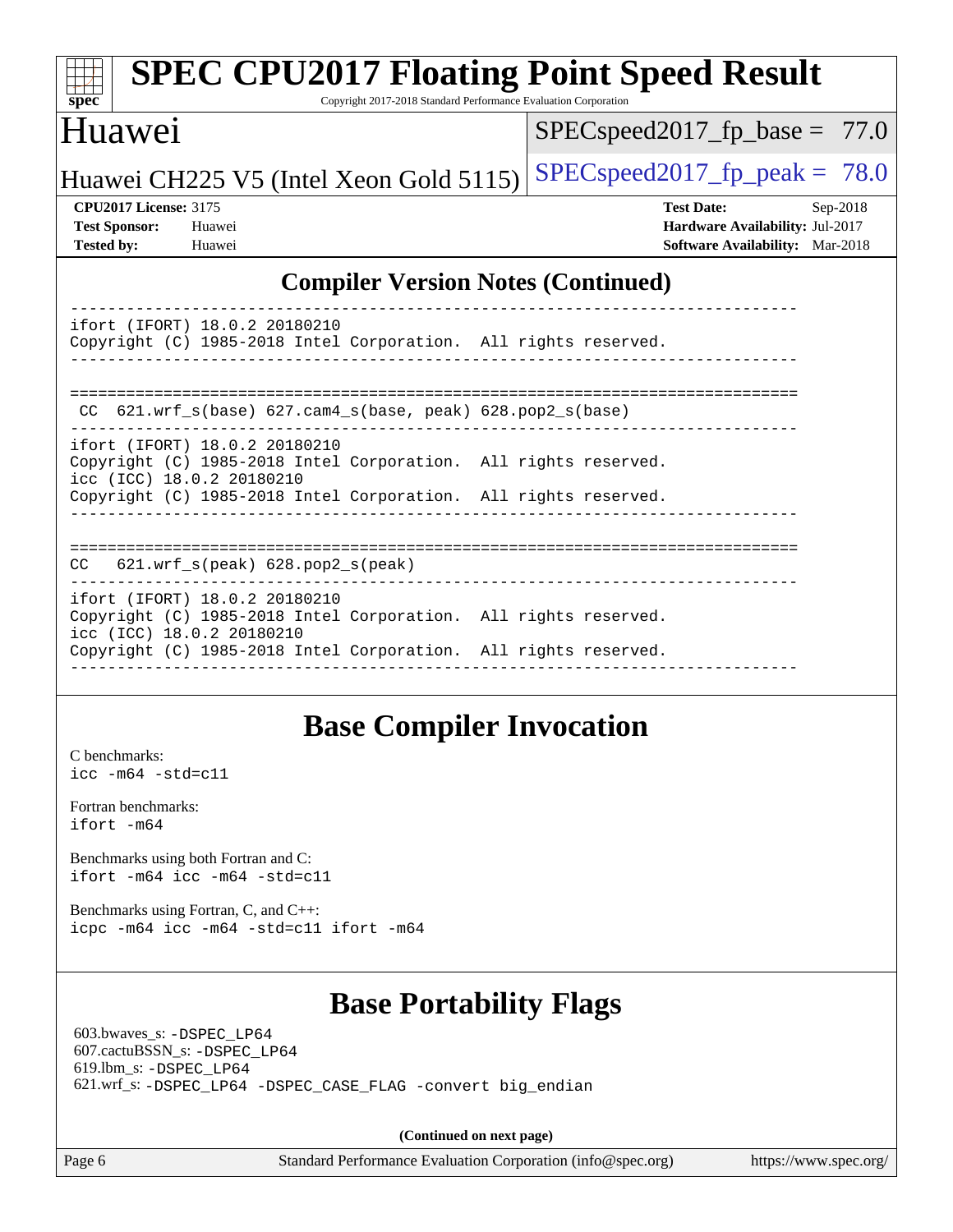

# **[SPEC CPU2017 Floating Point Speed Result](http://www.spec.org/auto/cpu2017/Docs/result-fields.html#SPECCPU2017FloatingPointSpeedResult)**

Copyright 2017-2018 Standard Performance Evaluation Corporation

### Huawei

 $SPECspeed2017_fp\_base = 77.0$ 

Huawei CH225 V5 (Intel Xeon Gold 5115) SPECspeed 2017 fp peak =  $78.0$ 

**[CPU2017 License:](http://www.spec.org/auto/cpu2017/Docs/result-fields.html#CPU2017License)** 3175 **[Test Date:](http://www.spec.org/auto/cpu2017/Docs/result-fields.html#TestDate)** Sep-2018 **[Test Sponsor:](http://www.spec.org/auto/cpu2017/Docs/result-fields.html#TestSponsor)** Huawei **[Hardware Availability:](http://www.spec.org/auto/cpu2017/Docs/result-fields.html#HardwareAvailability)** Jul-2017 **[Tested by:](http://www.spec.org/auto/cpu2017/Docs/result-fields.html#Testedby)** Huawei **[Software Availability:](http://www.spec.org/auto/cpu2017/Docs/result-fields.html#SoftwareAvailability)** Mar-2018

## **[Base Portability Flags \(Continued\)](http://www.spec.org/auto/cpu2017/Docs/result-fields.html#BasePortabilityFlags)**

 627.cam4\_s: [-DSPEC\\_LP64](http://www.spec.org/cpu2017/results/res2018q4/cpu2017-20180913-08855.flags.html#suite_basePORTABILITY627_cam4_s_DSPEC_LP64) [-DSPEC\\_CASE\\_FLAG](http://www.spec.org/cpu2017/results/res2018q4/cpu2017-20180913-08855.flags.html#b627.cam4_s_baseCPORTABILITY_DSPEC_CASE_FLAG) 628.pop2\_s: [-DSPEC\\_LP64](http://www.spec.org/cpu2017/results/res2018q4/cpu2017-20180913-08855.flags.html#suite_basePORTABILITY628_pop2_s_DSPEC_LP64) [-DSPEC\\_CASE\\_FLAG](http://www.spec.org/cpu2017/results/res2018q4/cpu2017-20180913-08855.flags.html#b628.pop2_s_baseCPORTABILITY_DSPEC_CASE_FLAG) [-convert big\\_endian](http://www.spec.org/cpu2017/results/res2018q4/cpu2017-20180913-08855.flags.html#user_baseFPORTABILITY628_pop2_s_convert_big_endian_c3194028bc08c63ac5d04de18c48ce6d347e4e562e8892b8bdbdc0214820426deb8554edfa529a3fb25a586e65a3d812c835984020483e7e73212c4d31a38223) [-assume byterecl](http://www.spec.org/cpu2017/results/res2018q4/cpu2017-20180913-08855.flags.html#user_baseFPORTABILITY628_pop2_s_assume_byterecl_7e47d18b9513cf18525430bbf0f2177aa9bf368bc7a059c09b2c06a34b53bd3447c950d3f8d6c70e3faf3a05c8557d66a5798b567902e8849adc142926523472) 638.imagick\_s: [-DSPEC\\_LP64](http://www.spec.org/cpu2017/results/res2018q4/cpu2017-20180913-08855.flags.html#suite_basePORTABILITY638_imagick_s_DSPEC_LP64) 644.nab\_s: [-DSPEC\\_LP64](http://www.spec.org/cpu2017/results/res2018q4/cpu2017-20180913-08855.flags.html#suite_basePORTABILITY644_nab_s_DSPEC_LP64) 649.fotonik3d\_s: [-DSPEC\\_LP64](http://www.spec.org/cpu2017/results/res2018q4/cpu2017-20180913-08855.flags.html#suite_basePORTABILITY649_fotonik3d_s_DSPEC_LP64) 654.roms\_s: [-DSPEC\\_LP64](http://www.spec.org/cpu2017/results/res2018q4/cpu2017-20180913-08855.flags.html#suite_basePORTABILITY654_roms_s_DSPEC_LP64)

## **[Base Optimization Flags](http://www.spec.org/auto/cpu2017/Docs/result-fields.html#BaseOptimizationFlags)**

#### [C benchmarks](http://www.spec.org/auto/cpu2017/Docs/result-fields.html#Cbenchmarks):

[-Wl,-z,muldefs](http://www.spec.org/cpu2017/results/res2018q4/cpu2017-20180913-08855.flags.html#user_CCbase_link_force_multiple1_b4cbdb97b34bdee9ceefcfe54f4c8ea74255f0b02a4b23e853cdb0e18eb4525ac79b5a88067c842dd0ee6996c24547a27a4b99331201badda8798ef8a743f577) [-xCORE-AVX2](http://www.spec.org/cpu2017/results/res2018q4/cpu2017-20180913-08855.flags.html#user_CCbase_f-xCORE-AVX2) [-ipo](http://www.spec.org/cpu2017/results/res2018q4/cpu2017-20180913-08855.flags.html#user_CCbase_f-ipo) [-O3](http://www.spec.org/cpu2017/results/res2018q4/cpu2017-20180913-08855.flags.html#user_CCbase_f-O3) [-no-prec-div](http://www.spec.org/cpu2017/results/res2018q4/cpu2017-20180913-08855.flags.html#user_CCbase_f-no-prec-div) [-qopt-prefetch](http://www.spec.org/cpu2017/results/res2018q4/cpu2017-20180913-08855.flags.html#user_CCbase_f-qopt-prefetch) [-ffinite-math-only](http://www.spec.org/cpu2017/results/res2018q4/cpu2017-20180913-08855.flags.html#user_CCbase_f_finite_math_only_cb91587bd2077682c4b38af759c288ed7c732db004271a9512da14a4f8007909a5f1427ecbf1a0fb78ff2a814402c6114ac565ca162485bbcae155b5e4258871) [-qopt-mem-layout-trans=3](http://www.spec.org/cpu2017/results/res2018q4/cpu2017-20180913-08855.flags.html#user_CCbase_f-qopt-mem-layout-trans_de80db37974c74b1f0e20d883f0b675c88c3b01e9d123adea9b28688d64333345fb62bc4a798493513fdb68f60282f9a726aa07f478b2f7113531aecce732043) [-qopenmp](http://www.spec.org/cpu2017/results/res2018q4/cpu2017-20180913-08855.flags.html#user_CCbase_qopenmp_16be0c44f24f464004c6784a7acb94aca937f053568ce72f94b139a11c7c168634a55f6653758ddd83bcf7b8463e8028bb0b48b77bcddc6b78d5d95bb1df2967) [-DSPEC\\_OPENMP](http://www.spec.org/cpu2017/results/res2018q4/cpu2017-20180913-08855.flags.html#suite_CCbase_DSPEC_OPENMP) [-L/usr/local/je5.0.1-64/lib](http://www.spec.org/cpu2017/results/res2018q4/cpu2017-20180913-08855.flags.html#user_CCbase_jemalloc_link_path64_4b10a636b7bce113509b17f3bd0d6226c5fb2346b9178c2d0232c14f04ab830f976640479e5c33dc2bcbbdad86ecfb6634cbbd4418746f06f368b512fced5394) [-ljemalloc](http://www.spec.org/cpu2017/results/res2018q4/cpu2017-20180913-08855.flags.html#user_CCbase_jemalloc_link_lib_d1249b907c500fa1c0672f44f562e3d0f79738ae9e3c4a9c376d49f265a04b9c99b167ecedbf6711b3085be911c67ff61f150a17b3472be731631ba4d0471706)

#### [Fortran benchmarks](http://www.spec.org/auto/cpu2017/Docs/result-fields.html#Fortranbenchmarks):

[-Wl,-z,muldefs](http://www.spec.org/cpu2017/results/res2018q4/cpu2017-20180913-08855.flags.html#user_FCbase_link_force_multiple1_b4cbdb97b34bdee9ceefcfe54f4c8ea74255f0b02a4b23e853cdb0e18eb4525ac79b5a88067c842dd0ee6996c24547a27a4b99331201badda8798ef8a743f577) [-DSPEC\\_OPENMP](http://www.spec.org/cpu2017/results/res2018q4/cpu2017-20180913-08855.flags.html#suite_FCbase_DSPEC_OPENMP) [-xCORE-AVX2](http://www.spec.org/cpu2017/results/res2018q4/cpu2017-20180913-08855.flags.html#user_FCbase_f-xCORE-AVX2) [-ipo](http://www.spec.org/cpu2017/results/res2018q4/cpu2017-20180913-08855.flags.html#user_FCbase_f-ipo) [-O3](http://www.spec.org/cpu2017/results/res2018q4/cpu2017-20180913-08855.flags.html#user_FCbase_f-O3) [-no-prec-div](http://www.spec.org/cpu2017/results/res2018q4/cpu2017-20180913-08855.flags.html#user_FCbase_f-no-prec-div) [-qopt-prefetch](http://www.spec.org/cpu2017/results/res2018q4/cpu2017-20180913-08855.flags.html#user_FCbase_f-qopt-prefetch) [-ffinite-math-only](http://www.spec.org/cpu2017/results/res2018q4/cpu2017-20180913-08855.flags.html#user_FCbase_f_finite_math_only_cb91587bd2077682c4b38af759c288ed7c732db004271a9512da14a4f8007909a5f1427ecbf1a0fb78ff2a814402c6114ac565ca162485bbcae155b5e4258871) [-qopt-mem-layout-trans=3](http://www.spec.org/cpu2017/results/res2018q4/cpu2017-20180913-08855.flags.html#user_FCbase_f-qopt-mem-layout-trans_de80db37974c74b1f0e20d883f0b675c88c3b01e9d123adea9b28688d64333345fb62bc4a798493513fdb68f60282f9a726aa07f478b2f7113531aecce732043) [-qopenmp](http://www.spec.org/cpu2017/results/res2018q4/cpu2017-20180913-08855.flags.html#user_FCbase_qopenmp_16be0c44f24f464004c6784a7acb94aca937f053568ce72f94b139a11c7c168634a55f6653758ddd83bcf7b8463e8028bb0b48b77bcddc6b78d5d95bb1df2967) [-nostandard-realloc-lhs](http://www.spec.org/cpu2017/results/res2018q4/cpu2017-20180913-08855.flags.html#user_FCbase_f_2003_std_realloc_82b4557e90729c0f113870c07e44d33d6f5a304b4f63d4c15d2d0f1fab99f5daaed73bdb9275d9ae411527f28b936061aa8b9c8f2d63842963b95c9dd6426b8a) [-L/usr/local/je5.0.1-64/lib](http://www.spec.org/cpu2017/results/res2018q4/cpu2017-20180913-08855.flags.html#user_FCbase_jemalloc_link_path64_4b10a636b7bce113509b17f3bd0d6226c5fb2346b9178c2d0232c14f04ab830f976640479e5c33dc2bcbbdad86ecfb6634cbbd4418746f06f368b512fced5394) [-ljemalloc](http://www.spec.org/cpu2017/results/res2018q4/cpu2017-20180913-08855.flags.html#user_FCbase_jemalloc_link_lib_d1249b907c500fa1c0672f44f562e3d0f79738ae9e3c4a9c376d49f265a04b9c99b167ecedbf6711b3085be911c67ff61f150a17b3472be731631ba4d0471706)

#### [Benchmarks using both Fortran and C](http://www.spec.org/auto/cpu2017/Docs/result-fields.html#BenchmarksusingbothFortranandC):

[-Wl,-z,muldefs](http://www.spec.org/cpu2017/results/res2018q4/cpu2017-20180913-08855.flags.html#user_CC_FCbase_link_force_multiple1_b4cbdb97b34bdee9ceefcfe54f4c8ea74255f0b02a4b23e853cdb0e18eb4525ac79b5a88067c842dd0ee6996c24547a27a4b99331201badda8798ef8a743f577) [-xCORE-AVX2](http://www.spec.org/cpu2017/results/res2018q4/cpu2017-20180913-08855.flags.html#user_CC_FCbase_f-xCORE-AVX2) [-ipo](http://www.spec.org/cpu2017/results/res2018q4/cpu2017-20180913-08855.flags.html#user_CC_FCbase_f-ipo) [-O3](http://www.spec.org/cpu2017/results/res2018q4/cpu2017-20180913-08855.flags.html#user_CC_FCbase_f-O3) [-no-prec-div](http://www.spec.org/cpu2017/results/res2018q4/cpu2017-20180913-08855.flags.html#user_CC_FCbase_f-no-prec-div) [-qopt-prefetch](http://www.spec.org/cpu2017/results/res2018q4/cpu2017-20180913-08855.flags.html#user_CC_FCbase_f-qopt-prefetch) [-ffinite-math-only](http://www.spec.org/cpu2017/results/res2018q4/cpu2017-20180913-08855.flags.html#user_CC_FCbase_f_finite_math_only_cb91587bd2077682c4b38af759c288ed7c732db004271a9512da14a4f8007909a5f1427ecbf1a0fb78ff2a814402c6114ac565ca162485bbcae155b5e4258871) [-qopt-mem-layout-trans=3](http://www.spec.org/cpu2017/results/res2018q4/cpu2017-20180913-08855.flags.html#user_CC_FCbase_f-qopt-mem-layout-trans_de80db37974c74b1f0e20d883f0b675c88c3b01e9d123adea9b28688d64333345fb62bc4a798493513fdb68f60282f9a726aa07f478b2f7113531aecce732043) [-qopenmp](http://www.spec.org/cpu2017/results/res2018q4/cpu2017-20180913-08855.flags.html#user_CC_FCbase_qopenmp_16be0c44f24f464004c6784a7acb94aca937f053568ce72f94b139a11c7c168634a55f6653758ddd83bcf7b8463e8028bb0b48b77bcddc6b78d5d95bb1df2967) [-DSPEC\\_OPENMP](http://www.spec.org/cpu2017/results/res2018q4/cpu2017-20180913-08855.flags.html#suite_CC_FCbase_DSPEC_OPENMP) [-nostandard-realloc-lhs](http://www.spec.org/cpu2017/results/res2018q4/cpu2017-20180913-08855.flags.html#user_CC_FCbase_f_2003_std_realloc_82b4557e90729c0f113870c07e44d33d6f5a304b4f63d4c15d2d0f1fab99f5daaed73bdb9275d9ae411527f28b936061aa8b9c8f2d63842963b95c9dd6426b8a) [-L/usr/local/je5.0.1-64/lib](http://www.spec.org/cpu2017/results/res2018q4/cpu2017-20180913-08855.flags.html#user_CC_FCbase_jemalloc_link_path64_4b10a636b7bce113509b17f3bd0d6226c5fb2346b9178c2d0232c14f04ab830f976640479e5c33dc2bcbbdad86ecfb6634cbbd4418746f06f368b512fced5394) [-ljemalloc](http://www.spec.org/cpu2017/results/res2018q4/cpu2017-20180913-08855.flags.html#user_CC_FCbase_jemalloc_link_lib_d1249b907c500fa1c0672f44f562e3d0f79738ae9e3c4a9c376d49f265a04b9c99b167ecedbf6711b3085be911c67ff61f150a17b3472be731631ba4d0471706)

#### [Benchmarks using Fortran, C, and C++:](http://www.spec.org/auto/cpu2017/Docs/result-fields.html#BenchmarksusingFortranCandCXX)

[-Wl,-z,muldefs](http://www.spec.org/cpu2017/results/res2018q4/cpu2017-20180913-08855.flags.html#user_CC_CXX_FCbase_link_force_multiple1_b4cbdb97b34bdee9ceefcfe54f4c8ea74255f0b02a4b23e853cdb0e18eb4525ac79b5a88067c842dd0ee6996c24547a27a4b99331201badda8798ef8a743f577) [-xCORE-AVX2](http://www.spec.org/cpu2017/results/res2018q4/cpu2017-20180913-08855.flags.html#user_CC_CXX_FCbase_f-xCORE-AVX2) [-ipo](http://www.spec.org/cpu2017/results/res2018q4/cpu2017-20180913-08855.flags.html#user_CC_CXX_FCbase_f-ipo) [-O3](http://www.spec.org/cpu2017/results/res2018q4/cpu2017-20180913-08855.flags.html#user_CC_CXX_FCbase_f-O3) [-no-prec-div](http://www.spec.org/cpu2017/results/res2018q4/cpu2017-20180913-08855.flags.html#user_CC_CXX_FCbase_f-no-prec-div) [-qopt-prefetch](http://www.spec.org/cpu2017/results/res2018q4/cpu2017-20180913-08855.flags.html#user_CC_CXX_FCbase_f-qopt-prefetch) [-ffinite-math-only](http://www.spec.org/cpu2017/results/res2018q4/cpu2017-20180913-08855.flags.html#user_CC_CXX_FCbase_f_finite_math_only_cb91587bd2077682c4b38af759c288ed7c732db004271a9512da14a4f8007909a5f1427ecbf1a0fb78ff2a814402c6114ac565ca162485bbcae155b5e4258871) [-qopt-mem-layout-trans=3](http://www.spec.org/cpu2017/results/res2018q4/cpu2017-20180913-08855.flags.html#user_CC_CXX_FCbase_f-qopt-mem-layout-trans_de80db37974c74b1f0e20d883f0b675c88c3b01e9d123adea9b28688d64333345fb62bc4a798493513fdb68f60282f9a726aa07f478b2f7113531aecce732043) [-qopenmp](http://www.spec.org/cpu2017/results/res2018q4/cpu2017-20180913-08855.flags.html#user_CC_CXX_FCbase_qopenmp_16be0c44f24f464004c6784a7acb94aca937f053568ce72f94b139a11c7c168634a55f6653758ddd83bcf7b8463e8028bb0b48b77bcddc6b78d5d95bb1df2967) [-DSPEC\\_OPENMP](http://www.spec.org/cpu2017/results/res2018q4/cpu2017-20180913-08855.flags.html#suite_CC_CXX_FCbase_DSPEC_OPENMP) [-nostandard-realloc-lhs](http://www.spec.org/cpu2017/results/res2018q4/cpu2017-20180913-08855.flags.html#user_CC_CXX_FCbase_f_2003_std_realloc_82b4557e90729c0f113870c07e44d33d6f5a304b4f63d4c15d2d0f1fab99f5daaed73bdb9275d9ae411527f28b936061aa8b9c8f2d63842963b95c9dd6426b8a) [-L/usr/local/je5.0.1-64/lib](http://www.spec.org/cpu2017/results/res2018q4/cpu2017-20180913-08855.flags.html#user_CC_CXX_FCbase_jemalloc_link_path64_4b10a636b7bce113509b17f3bd0d6226c5fb2346b9178c2d0232c14f04ab830f976640479e5c33dc2bcbbdad86ecfb6634cbbd4418746f06f368b512fced5394) [-ljemalloc](http://www.spec.org/cpu2017/results/res2018q4/cpu2017-20180913-08855.flags.html#user_CC_CXX_FCbase_jemalloc_link_lib_d1249b907c500fa1c0672f44f562e3d0f79738ae9e3c4a9c376d49f265a04b9c99b167ecedbf6711b3085be911c67ff61f150a17b3472be731631ba4d0471706)

## **[Peak Compiler Invocation](http://www.spec.org/auto/cpu2017/Docs/result-fields.html#PeakCompilerInvocation)**

[C benchmarks](http://www.spec.org/auto/cpu2017/Docs/result-fields.html#Cbenchmarks): [icc -m64 -std=c11](http://www.spec.org/cpu2017/results/res2018q4/cpu2017-20180913-08855.flags.html#user_CCpeak_intel_icc_64bit_c11_33ee0cdaae7deeeab2a9725423ba97205ce30f63b9926c2519791662299b76a0318f32ddfffdc46587804de3178b4f9328c46fa7c2b0cd779d7a61945c91cd35)

[Fortran benchmarks](http://www.spec.org/auto/cpu2017/Docs/result-fields.html#Fortranbenchmarks): [ifort -m64](http://www.spec.org/cpu2017/results/res2018q4/cpu2017-20180913-08855.flags.html#user_FCpeak_intel_ifort_64bit_24f2bb282fbaeffd6157abe4f878425411749daecae9a33200eee2bee2fe76f3b89351d69a8130dd5949958ce389cf37ff59a95e7a40d588e8d3a57e0c3fd751)

[Benchmarks using both Fortran and C](http://www.spec.org/auto/cpu2017/Docs/result-fields.html#BenchmarksusingbothFortranandC): [ifort -m64](http://www.spec.org/cpu2017/results/res2018q4/cpu2017-20180913-08855.flags.html#user_CC_FCpeak_intel_ifort_64bit_24f2bb282fbaeffd6157abe4f878425411749daecae9a33200eee2bee2fe76f3b89351d69a8130dd5949958ce389cf37ff59a95e7a40d588e8d3a57e0c3fd751) [icc -m64 -std=c11](http://www.spec.org/cpu2017/results/res2018q4/cpu2017-20180913-08855.flags.html#user_CC_FCpeak_intel_icc_64bit_c11_33ee0cdaae7deeeab2a9725423ba97205ce30f63b9926c2519791662299b76a0318f32ddfffdc46587804de3178b4f9328c46fa7c2b0cd779d7a61945c91cd35)

**(Continued on next page)**

Page 7 Standard Performance Evaluation Corporation [\(info@spec.org\)](mailto:info@spec.org) <https://www.spec.org/>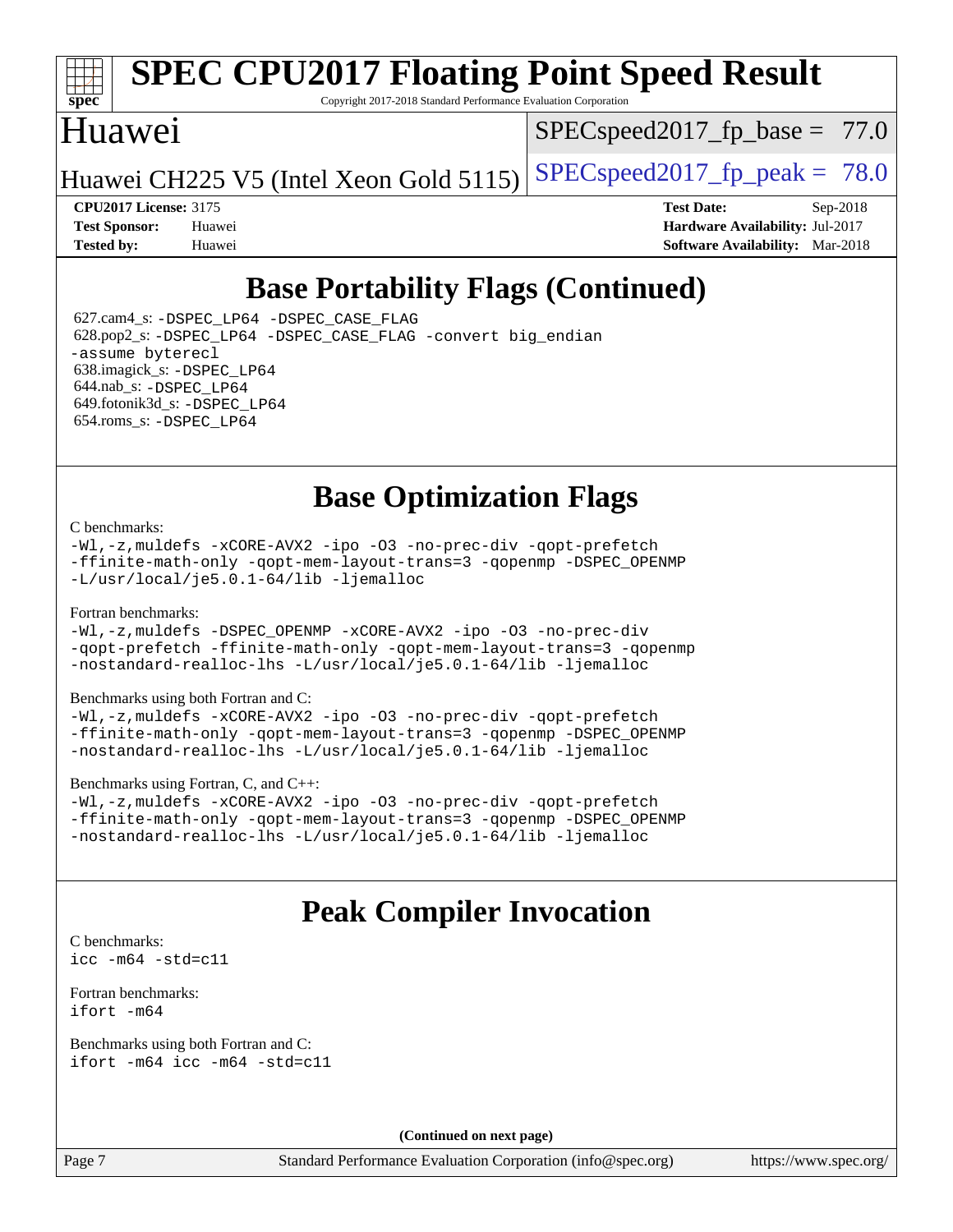# **[spec](http://www.spec.org/)**

# **[SPEC CPU2017 Floating Point Speed Result](http://www.spec.org/auto/cpu2017/Docs/result-fields.html#SPECCPU2017FloatingPointSpeedResult)**

Copyright 2017-2018 Standard Performance Evaluation Corporation

### Huawei

 $SPECspeed2017_fp\_base = 77.0$ 

Huawei CH225 V5 (Intel Xeon Gold 5115) SPECspeed 2017 fp peak =  $78.0$ 

**[CPU2017 License:](http://www.spec.org/auto/cpu2017/Docs/result-fields.html#CPU2017License)** 3175 **[Test Date:](http://www.spec.org/auto/cpu2017/Docs/result-fields.html#TestDate)** Sep-2018 **[Test Sponsor:](http://www.spec.org/auto/cpu2017/Docs/result-fields.html#TestSponsor)** Huawei **[Hardware Availability:](http://www.spec.org/auto/cpu2017/Docs/result-fields.html#HardwareAvailability)** Jul-2017 **[Tested by:](http://www.spec.org/auto/cpu2017/Docs/result-fields.html#Testedby)** Huawei **[Software Availability:](http://www.spec.org/auto/cpu2017/Docs/result-fields.html#SoftwareAvailability)** Mar-2018

## **[Peak Compiler Invocation \(Continued\)](http://www.spec.org/auto/cpu2017/Docs/result-fields.html#PeakCompilerInvocation)**

[Benchmarks using Fortran, C, and C++:](http://www.spec.org/auto/cpu2017/Docs/result-fields.html#BenchmarksusingFortranCandCXX) [icpc -m64](http://www.spec.org/cpu2017/results/res2018q4/cpu2017-20180913-08855.flags.html#user_CC_CXX_FCpeak_intel_icpc_64bit_4ecb2543ae3f1412ef961e0650ca070fec7b7afdcd6ed48761b84423119d1bf6bdf5cad15b44d48e7256388bc77273b966e5eb805aefd121eb22e9299b2ec9d9) [icc -m64 -std=c11](http://www.spec.org/cpu2017/results/res2018q4/cpu2017-20180913-08855.flags.html#user_CC_CXX_FCpeak_intel_icc_64bit_c11_33ee0cdaae7deeeab2a9725423ba97205ce30f63b9926c2519791662299b76a0318f32ddfffdc46587804de3178b4f9328c46fa7c2b0cd779d7a61945c91cd35) [ifort -m64](http://www.spec.org/cpu2017/results/res2018q4/cpu2017-20180913-08855.flags.html#user_CC_CXX_FCpeak_intel_ifort_64bit_24f2bb282fbaeffd6157abe4f878425411749daecae9a33200eee2bee2fe76f3b89351d69a8130dd5949958ce389cf37ff59a95e7a40d588e8d3a57e0c3fd751)

**[Peak Portability Flags](http://www.spec.org/auto/cpu2017/Docs/result-fields.html#PeakPortabilityFlags)**

Same as Base Portability Flags

## **[Peak Optimization Flags](http://www.spec.org/auto/cpu2017/Docs/result-fields.html#PeakOptimizationFlags)**

[C benchmarks](http://www.spec.org/auto/cpu2017/Docs/result-fields.html#Cbenchmarks):

619.lbm\_s: basepeak = yes

 638.imagick\_s: [-xCORE-AVX2](http://www.spec.org/cpu2017/results/res2018q4/cpu2017-20180913-08855.flags.html#user_peakCOPTIMIZE638_imagick_s_f-xCORE-AVX2) [-ipo](http://www.spec.org/cpu2017/results/res2018q4/cpu2017-20180913-08855.flags.html#user_peakCOPTIMIZE638_imagick_s_f-ipo) [-O3](http://www.spec.org/cpu2017/results/res2018q4/cpu2017-20180913-08855.flags.html#user_peakCOPTIMIZE638_imagick_s_f-O3) [-no-prec-div](http://www.spec.org/cpu2017/results/res2018q4/cpu2017-20180913-08855.flags.html#user_peakCOPTIMIZE638_imagick_s_f-no-prec-div) [-qopt-prefetch](http://www.spec.org/cpu2017/results/res2018q4/cpu2017-20180913-08855.flags.html#user_peakCOPTIMIZE638_imagick_s_f-qopt-prefetch) [-ffinite-math-only](http://www.spec.org/cpu2017/results/res2018q4/cpu2017-20180913-08855.flags.html#user_peakCOPTIMIZE638_imagick_s_f_finite_math_only_cb91587bd2077682c4b38af759c288ed7c732db004271a9512da14a4f8007909a5f1427ecbf1a0fb78ff2a814402c6114ac565ca162485bbcae155b5e4258871) [-qopt-mem-layout-trans=3](http://www.spec.org/cpu2017/results/res2018q4/cpu2017-20180913-08855.flags.html#user_peakCOPTIMIZE638_imagick_s_f-qopt-mem-layout-trans_de80db37974c74b1f0e20d883f0b675c88c3b01e9d123adea9b28688d64333345fb62bc4a798493513fdb68f60282f9a726aa07f478b2f7113531aecce732043) [-qopenmp](http://www.spec.org/cpu2017/results/res2018q4/cpu2017-20180913-08855.flags.html#user_peakCOPTIMIZE638_imagick_s_qopenmp_16be0c44f24f464004c6784a7acb94aca937f053568ce72f94b139a11c7c168634a55f6653758ddd83bcf7b8463e8028bb0b48b77bcddc6b78d5d95bb1df2967) [-DSPEC\\_OPENMP](http://www.spec.org/cpu2017/results/res2018q4/cpu2017-20180913-08855.flags.html#suite_peakCOPTIMIZE638_imagick_s_DSPEC_OPENMP)

 $644$ .nab\_s: basepeak = yes

[Fortran benchmarks](http://www.spec.org/auto/cpu2017/Docs/result-fields.html#Fortranbenchmarks):

 603.bwaves\_s: [-prof-gen](http://www.spec.org/cpu2017/results/res2018q4/cpu2017-20180913-08855.flags.html#user_peakPASS1_FFLAGSPASS1_LDFLAGS603_bwaves_s_prof_gen_5aa4926d6013ddb2a31985c654b3eb18169fc0c6952a63635c234f711e6e63dd76e94ad52365559451ec499a2cdb89e4dc58ba4c67ef54ca681ffbe1461d6b36)(pass 1) [-prof-use](http://www.spec.org/cpu2017/results/res2018q4/cpu2017-20180913-08855.flags.html#user_peakPASS2_FFLAGSPASS2_LDFLAGS603_bwaves_s_prof_use_1a21ceae95f36a2b53c25747139a6c16ca95bd9def2a207b4f0849963b97e94f5260e30a0c64f4bb623698870e679ca08317ef8150905d41bd88c6f78df73f19)(pass 2) [-DSPEC\\_SUPPRESS\\_OPENMP](http://www.spec.org/cpu2017/results/res2018q4/cpu2017-20180913-08855.flags.html#suite_peakPASS1_FOPTIMIZE603_bwaves_s_DSPEC_SUPPRESS_OPENMP) [-DSPEC\\_OPENMP](http://www.spec.org/cpu2017/results/res2018q4/cpu2017-20180913-08855.flags.html#suite_peakPASS2_FOPTIMIZE603_bwaves_s_DSPEC_OPENMP) [-O2](http://www.spec.org/cpu2017/results/res2018q4/cpu2017-20180913-08855.flags.html#user_peakPASS1_FOPTIMIZE603_bwaves_s_f-O2) [-xCORE-AVX2](http://www.spec.org/cpu2017/results/res2018q4/cpu2017-20180913-08855.flags.html#user_peakPASS2_FOPTIMIZE603_bwaves_s_f-xCORE-AVX2) [-qopt-prefetch](http://www.spec.org/cpu2017/results/res2018q4/cpu2017-20180913-08855.flags.html#user_peakPASS1_FOPTIMIZEPASS2_FOPTIMIZE603_bwaves_s_f-qopt-prefetch) [-ipo](http://www.spec.org/cpu2017/results/res2018q4/cpu2017-20180913-08855.flags.html#user_peakPASS2_FOPTIMIZE603_bwaves_s_f-ipo) [-O3](http://www.spec.org/cpu2017/results/res2018q4/cpu2017-20180913-08855.flags.html#user_peakPASS2_FOPTIMIZE603_bwaves_s_f-O3) [-ffinite-math-only](http://www.spec.org/cpu2017/results/res2018q4/cpu2017-20180913-08855.flags.html#user_peakPASS1_FOPTIMIZEPASS2_FOPTIMIZE603_bwaves_s_f_finite_math_only_cb91587bd2077682c4b38af759c288ed7c732db004271a9512da14a4f8007909a5f1427ecbf1a0fb78ff2a814402c6114ac565ca162485bbcae155b5e4258871) [-no-prec-div](http://www.spec.org/cpu2017/results/res2018q4/cpu2017-20180913-08855.flags.html#user_peakPASS2_FOPTIMIZE603_bwaves_s_f-no-prec-div) [-qopt-mem-layout-trans=3](http://www.spec.org/cpu2017/results/res2018q4/cpu2017-20180913-08855.flags.html#user_peakPASS1_FOPTIMIZEPASS2_FOPTIMIZE603_bwaves_s_f-qopt-mem-layout-trans_de80db37974c74b1f0e20d883f0b675c88c3b01e9d123adea9b28688d64333345fb62bc4a798493513fdb68f60282f9a726aa07f478b2f7113531aecce732043) [-qopenmp](http://www.spec.org/cpu2017/results/res2018q4/cpu2017-20180913-08855.flags.html#user_peakPASS2_FOPTIMIZE603_bwaves_s_qopenmp_16be0c44f24f464004c6784a7acb94aca937f053568ce72f94b139a11c7c168634a55f6653758ddd83bcf7b8463e8028bb0b48b77bcddc6b78d5d95bb1df2967) [-nostandard-realloc-lhs](http://www.spec.org/cpu2017/results/res2018q4/cpu2017-20180913-08855.flags.html#user_peakEXTRA_FOPTIMIZE603_bwaves_s_f_2003_std_realloc_82b4557e90729c0f113870c07e44d33d6f5a304b4f63d4c15d2d0f1fab99f5daaed73bdb9275d9ae411527f28b936061aa8b9c8f2d63842963b95c9dd6426b8a)

649.fotonik3d\_s: basepeak = yes

 654.roms\_s: [-DSPEC\\_OPENMP](http://www.spec.org/cpu2017/results/res2018q4/cpu2017-20180913-08855.flags.html#suite_peakFOPTIMIZE654_roms_s_DSPEC_OPENMP) [-xCORE-AVX2](http://www.spec.org/cpu2017/results/res2018q4/cpu2017-20180913-08855.flags.html#user_peakFOPTIMIZE654_roms_s_f-xCORE-AVX2) [-ipo](http://www.spec.org/cpu2017/results/res2018q4/cpu2017-20180913-08855.flags.html#user_peakFOPTIMIZE654_roms_s_f-ipo) [-O3](http://www.spec.org/cpu2017/results/res2018q4/cpu2017-20180913-08855.flags.html#user_peakFOPTIMIZE654_roms_s_f-O3) [-no-prec-div](http://www.spec.org/cpu2017/results/res2018q4/cpu2017-20180913-08855.flags.html#user_peakFOPTIMIZE654_roms_s_f-no-prec-div) [-qopt-prefetch](http://www.spec.org/cpu2017/results/res2018q4/cpu2017-20180913-08855.flags.html#user_peakFOPTIMIZE654_roms_s_f-qopt-prefetch) [-ffinite-math-only](http://www.spec.org/cpu2017/results/res2018q4/cpu2017-20180913-08855.flags.html#user_peakFOPTIMIZE654_roms_s_f_finite_math_only_cb91587bd2077682c4b38af759c288ed7c732db004271a9512da14a4f8007909a5f1427ecbf1a0fb78ff2a814402c6114ac565ca162485bbcae155b5e4258871) [-qopt-mem-layout-trans=3](http://www.spec.org/cpu2017/results/res2018q4/cpu2017-20180913-08855.flags.html#user_peakFOPTIMIZE654_roms_s_f-qopt-mem-layout-trans_de80db37974c74b1f0e20d883f0b675c88c3b01e9d123adea9b28688d64333345fb62bc4a798493513fdb68f60282f9a726aa07f478b2f7113531aecce732043) [-qopenmp](http://www.spec.org/cpu2017/results/res2018q4/cpu2017-20180913-08855.flags.html#user_peakFOPTIMIZE654_roms_s_qopenmp_16be0c44f24f464004c6784a7acb94aca937f053568ce72f94b139a11c7c168634a55f6653758ddd83bcf7b8463e8028bb0b48b77bcddc6b78d5d95bb1df2967) [-nostandard-realloc-lhs](http://www.spec.org/cpu2017/results/res2018q4/cpu2017-20180913-08855.flags.html#user_peakEXTRA_FOPTIMIZE654_roms_s_f_2003_std_realloc_82b4557e90729c0f113870c07e44d33d6f5a304b4f63d4c15d2d0f1fab99f5daaed73bdb9275d9ae411527f28b936061aa8b9c8f2d63842963b95c9dd6426b8a)

[Benchmarks using both Fortran and C](http://www.spec.org/auto/cpu2017/Docs/result-fields.html#BenchmarksusingbothFortranandC):

```
 621.wrf_s: -prof-gen(pass 1) -prof-use(pass 2) -O2 -xCORE-AVX2
-qopt-prefetch -ipo -O3 -ffinite-math-only -no-prec-div
-qopt-mem-layout-trans=3 -DSPEC_SUPPRESS_OPENMP -qopenmp
-DSPEC_OPENMP -nostandard-realloc-lhs
```
 $627$ .cam $4$ <sub>-</sub>s: basepeak = yes

**(Continued on next page)**